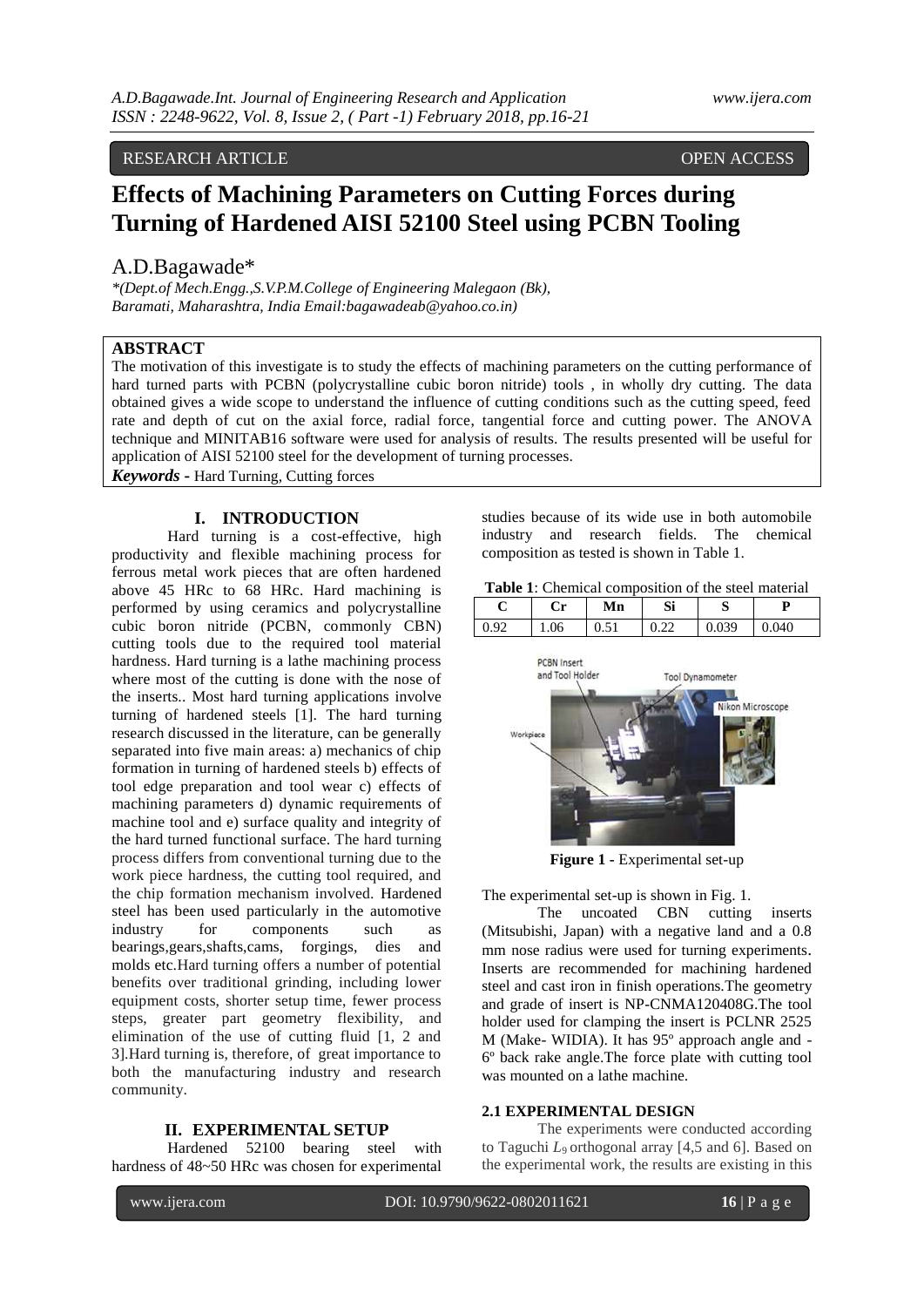paper. Statistical analysis of variance (ANOVA) is performed to analyses the statistically significant process parameters. The statistical analysis was performed in order to determine the significant factors that have more effect on the cutting force components and cutting power using MINITAB16 software. Table 2 presents experimental layout according to  $L_9$  design.

| Expt. | <b>Cutting</b><br>Feed, |          | <b>Depth</b>        |  |
|-------|-------------------------|----------|---------------------|--|
| No.   | Speed, $\nu$            |          | of cut, $a_{\rm p}$ |  |
|       | (m/min)                 | (mm/rev) | (mm)                |  |
| 1     | 250                     | 0.03     | 0.1                 |  |
| 2     | 250                     | 0.04     | 0.2                 |  |
| 3     | 250                     | 0.05     | 0.3                 |  |
| 4     | 300                     | 0.03     | 0.2                 |  |
| 5     | 300                     | 0.04     | 03                  |  |
| 6     | 300                     | 0.05     | 0.1                 |  |
| 7     | 350                     | 0.03     | 0.3                 |  |
| 8     | 350                     | 0.04     | 0.1                 |  |
| 9     | 350                     | 0.05     | 0.2                 |  |

**Table 2 :** Design layout according to  $L_9$  design

All three levels of every factor are equally represented in 9 experiments. Since the experimental design is orthogonal, it is possible to separate out the effect of each factor at each level.The results predicated by ANOVA at the 95% confidence interval. Hard turning operation involves various input variables that include cutting speed, feed rate and depth of cut. These variables have direct as well as indirect effect on the performance of hard turning process.

#### **2.2 EXPERIMENTAL PROCEDURE**

The cutting experiments are conducted in continuous dry conditions using the CNC lathe. This machine is high rigidity and is also suitable for running hard turning tests. The cylindrical work piece having dia.80 mm and length 250 mm was mounted on Jobber CNC lathe machine with tail stock support. The force plate with cutting tool was mounted on a lathe machine. The tests were conducted without cutting fluid utilization and the used cutting parameters were: cutting speed: 250,300 and 350 m/mim; feed rate: 0.03,0.04 and 0.05 mm/rev; cutting depth: 0.1,0.2 and 0.3 mm and tool nose radius: 0.8 mm.For every new experiment, the same workpiece was used hence its diameter decreases. But according to cutting speed and diameter of workpiece the rpm of spindle was adjusted. In this manner total nine experiments were performed one by one in random order. While performing experiments the forces  $(F_x, F_y \text{ and } F_z)$ were measured online and recorded on computer with DYNOWARE software. For cutting force

sensing three components Kistler piezoelectric dynamometer were used with charge amplifier.

#### **III. RESULTS AND DISCUSSION 3.1 CUTTING FORCES**

Cutting forces are caused by plastic deformation of materials. Forces varied based on the hardness of work materials, working parameters, structure of chips, temperature developed, tool wear etc. Table 3 presents experimental results of cutting force components (Fx, Fy, Fz  $\&$  Fr) for various combinations of cutting regime parameters according to L9 design.

These are the axial or feed component (Fx), radial or passive component (Fy), tangential or cutting force component (Fz) and resultant force or mean machining force(Fr).The investigations show that the radial force component is the highest in machining of external cylindrical surface. While the other two force components shows less values. It is different from the force relation which is valid in the that the chip formation mainly occurs on the tool nose radius in hard turning and the machining is done with having negative rake angle. The large negative rake angle is also the main cause for the high radial force. traditional cutting where the main cutting (tangential) force is the highest.

**Table 3:** Experimental results for cutting force by Kistler Dynamometer

| Exp. | <b>Axial</b> | Radial       | <b>Tangential</b> | <b>Resultan</b> |
|------|--------------|--------------|-------------------|-----------------|
| No.  | <b>Force</b> | <b>Force</b> | (Cutting)         |                 |
|      | Fх           | Fy           | <b>Force</b>      | Force.          |
|      | (N)          | (N)          | Fz                | Fr              |
|      |              |              | (N)               | (N)             |
| 1    | 6.5613       | 11.352       | 4.9133            | 14.00           |
| 2    | 119324       | 17.822       | 8.5144            | 23.07           |
| 3    | 26.2451      | 51.269       | 24.0479           | 62.65           |
| 4    | 23.4070      | 39.184       | 20.4468           | 50.013          |
| 5    | 42.3889      | 69.107       | 35.9802           | 85.83           |
| 6    | 58.0444      | 97.351       | 88.1653           | 143.59          |
| 7    | 91.9495      | 97.320       | 52.2766           | 143.72          |
| 8    | 36.2244      | 49.865       | 45.5017           | 76.61           |
| 9    | 10.4370      | 24.414       | 11.2610           | 28.84           |

From Table 3 it shows that the radial force arises 98 N. values. As a result chip, the chip sectional area was very small, which contributes to lower cutting forces.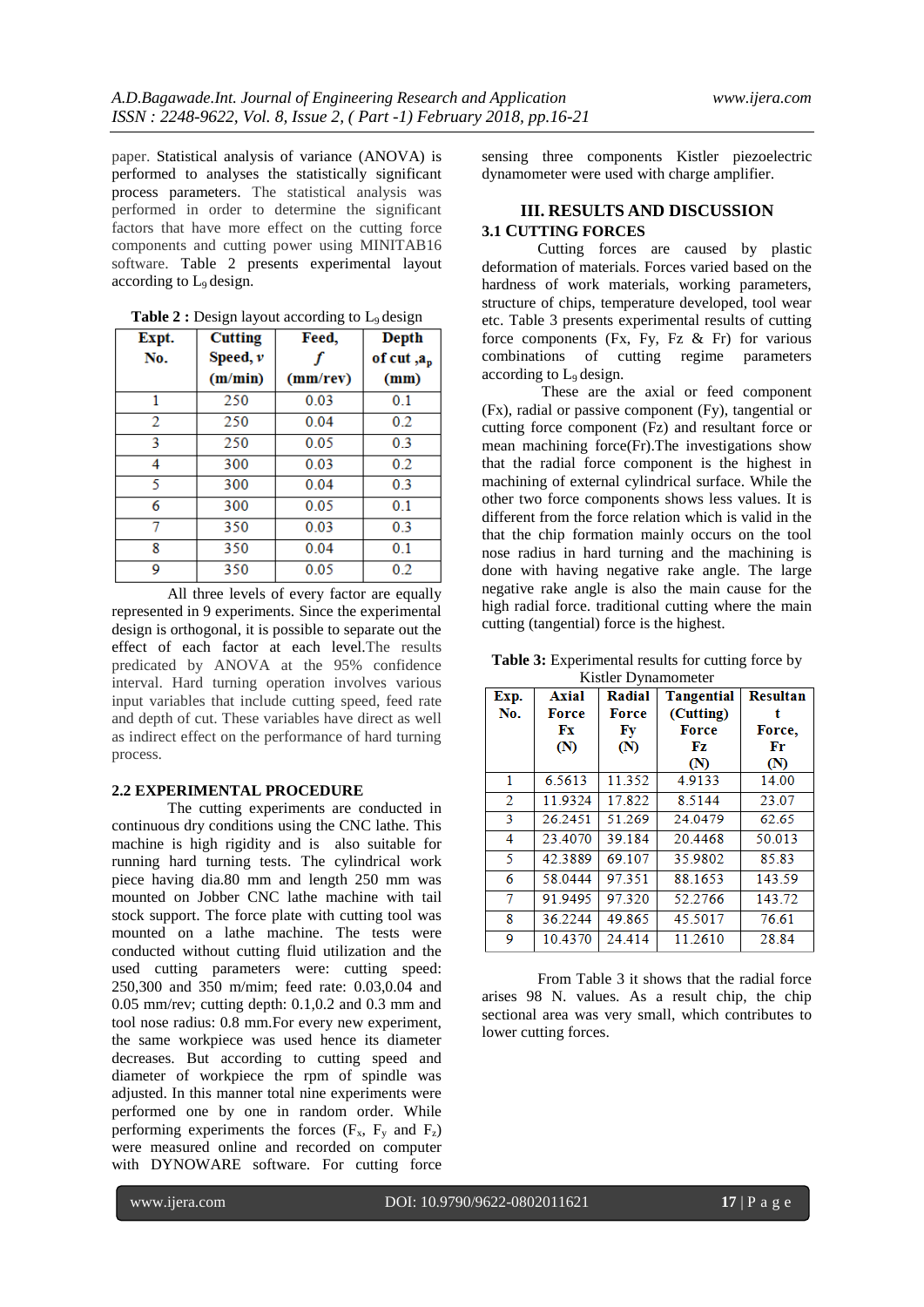

**Figure 2 -** Results of three forces components for all cutting conditions tested

The explanation is Figure 2 and Appendix I&II (Fig.4&5) shows, radial force showed to be the highest and becomes the largest of the three force components due to the very small depth of cut (0.1, 0.2 and0.3mm) and the feed rates (0.03,0.04 and 0.05mm/rev.) selected were significantly smaller than the insert nose radius (0.8mm).

#### **3.2 CUTTING POWER**

 The main cutting force component is the tangential force Fz, in hard turning process . The cutting power  $P_c$  is calculated as [7,8].  $P_c = F_Z V$  (1)

Table 4 illustrates the experimental results of Cutting Power (Kw).

**Table 4:** Experimental results for cutting power

| Expt. | <b>Cutting</b> | Feed,    | Depth               | ັ້<br><b>Cutting</b> |
|-------|----------------|----------|---------------------|----------------------|
| No.   | Speed, $\nu$   |          | of cut, $a_{\rm p}$ | power                |
|       | (m/min)        | (mm/rev) | (mm)                | (Kw)                 |
| 1     | 250            | 0.03     | 0.1                 | 0.04                 |
| 2     | 250            | 0.04     | 0.2                 | 0.07                 |
| 3     | 250            | 0.05     | 0.3                 | 0.21                 |
| 4     | 300            | 0.03     | 0.2                 | 0.19                 |
| 5     | 300            | 0.04     | 0.3                 | 0.34                 |
| 6     | 300            | 0.05     | 0.1                 | 0.48                 |
| 7     | 350            | 0.03     | 0.3                 | 0.56                 |
| 8     | 350            | 0.04     | 0.1                 | 0.29                 |
| 9     | 350            | 0.05     | 0.2                 | 0.14                 |

 Table 5 shows that the major effect on the response is due to cutting speed and very little effect due to feed rate during power consumption.

| <b>Table 5:</b> Analysis of Variance for cutting power $(P_c)$ |      |   |       |        |      |      |
|----------------------------------------------------------------|------|---|-------|--------|------|------|
| Source                                                         | Sum  | D | Mean  | F-     | р.   | Cont |
|                                                                | of   | o | Squar | ratio  | valu | (%)  |
|                                                                | Squa | F | es    | (MS)   |      |      |
|                                                                | res  |   | (SS/  | Error) |      |      |
|                                                                | (SS) |   | DOF)  |        |      |      |
| Cutting                                                        | 0.10 | 2 | 2.    | 0.05   | 1.67 | 40.8 |
| speed                                                          | 2    |   |       |        |      |      |
| Feed                                                           | 0.00 | 2 | 2     | 0.00   | 0.05 | 1.17 |
|                                                                | 2    |   |       |        |      |      |
| Depth                                                          | 0.08 | 2 | 2     | 0.04   | 1.38 | 33.6 |
| Of cut                                                         |      |   |       |        |      |      |
| Error                                                          | 0.06 | 2 | 2     | 0.03   |      | 24.4 |
|                                                                |      |   |       |        |      |      |
| <b>Total</b>                                                   | 0.25 | 8 | 8     |        |      | 100  |
|                                                                |      |   |       |        |      |      |
| $R-Sq = 75.60\%$                                               |      |   |       |        |      |      |

The effect of depth of cut and cutting speed is more as compared to variation in feed rate. The Figure 3 illustrates that the evolution of the cutting power according to the cutting speed, feed rate and depth of cut.



**Figure 3 -** Main effect plot for cutting power

 A relatively large error in the prediction of cutting power due to vibration of the machine tooling and tool wear. Figure 3 shows, the variation of individual response with the three parameters, i.e., cutting speed, feed rate and depth of cut separately.

#### **IV. CONCLUSIONS**

The present work reports a systematic experimental investigation on, the influence of turning parameters on cutting forces and cutting power in hard turning of AISI 52100 steel with uncoated PCBN (Mitsubishi) insert.

From the analysis of experimental data the following significant findings were concluded from this research.

The force relations occurring during hard turning significantly difference from the traditional cutting because the radial force component is the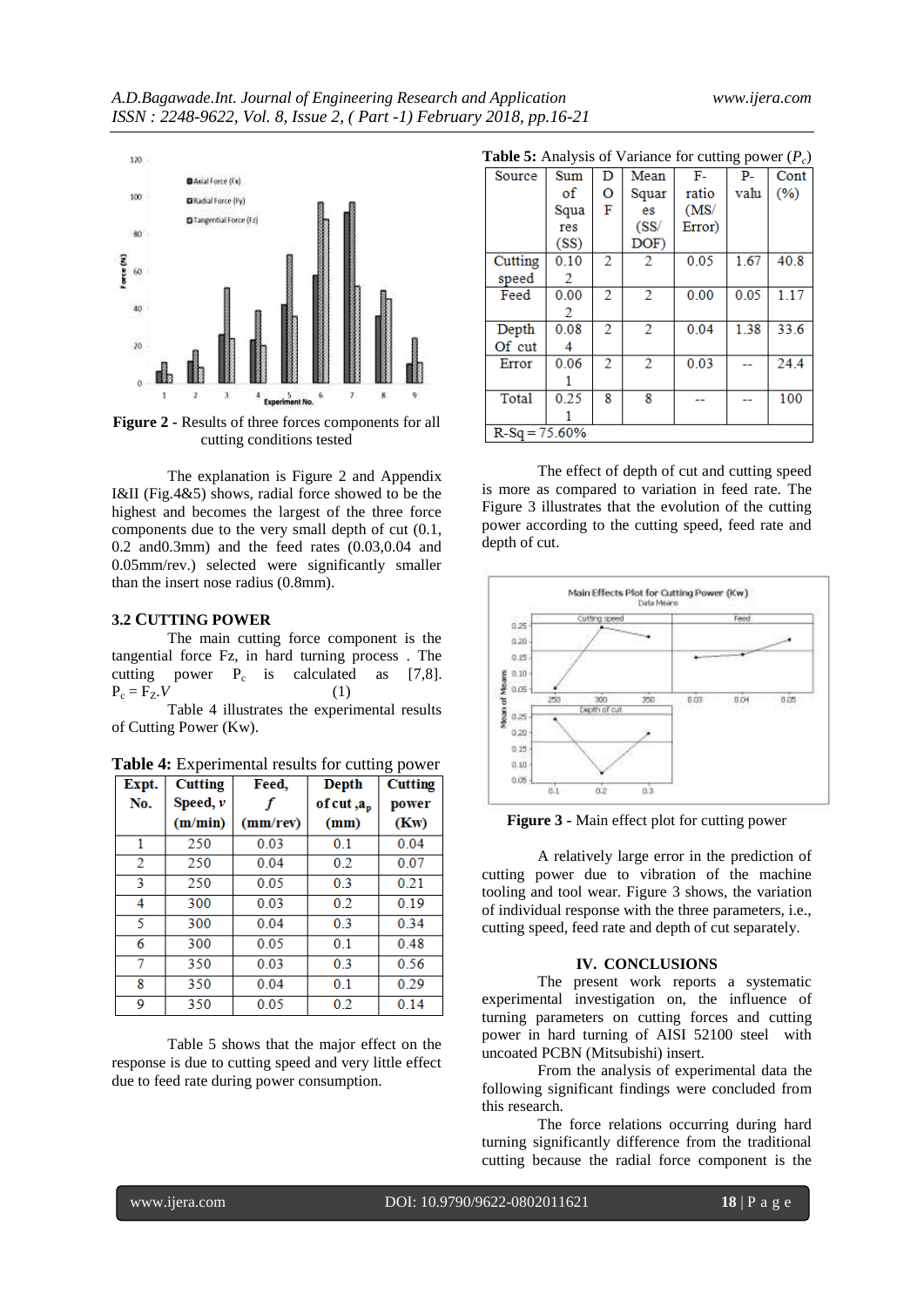highest here. This work proved that the cutting speed influence significantly on the cutting forces generated during cutting. This research confirms that in dry hard turning of this steel and for all cutting conditions tested, the major force is the thrust force. Radial (thrust) force is dominating compared to both others and that for the entire cutting system and measured values of the radial force were always the largest compare to axial and tangential cutting forces. The cutting speed and depth of cut were the most significant factors under the radial force.Lower values of cutting speed are essential to minimize cutting power..The effects of cutting feed and the depth of cut on the cutting power seem to be insignificant.

Analysis of variance shows that the major effect on the responses is due to the cutting speed and very little effect due to feed rate and depth of cut.

Taguchi technique has the advantage of investigating the influence of each machining variable on the values of technological parameters. It is found that the parameter design of Taguchi method provides a simple, systematic, and efficient methodology for the optimization of the turning parameters.

#### **ACKNOWLEDGMENTS**

The author gratefully acknowledge Dr.P.G.Ramdasi,W.C.E.Sangli, Dr.S.K.Basu,Govt. College of Engg. Pune, and Dr.L.G,Navale for valuable suggestions. Sincere thanks to Dr.P.K.Brahmankar and Dr. Raju Pawade for all the facility support.This work was carried out in the Center for Advanced Machining Technology Lab. of BATU, Lonere (India).The author is also grateful to Prof. Pantawane and Dr.B.Rajiv Govt.COE Pune for providing valuable help.

#### **REFERENCES**

- [1]. Konig, Hochschule, Komanduri, Schenectady and Tonshoff HK (1984). Machining of hard materials, *Annual CIRP,33(2),* pp. 17-27.
- [2]. Konig W. and Neises A. (1993). Wear mechanisms of ultra hard, nonmetallic cutting materials,*Wear, 162–164*, pp. 12-21.
- [3]. Tonshoff H.K., Arendt C. and Amor RB, (2000). "Cutting of hardened steel, *Annals of CIRP , 49(2),* pp .547-566.
- [4]. Barry John and Gerald Byrne,(2002)The mechanisms of chip Formation in machining of hardened steels, *AJSME,122,* pp. 528-535.
- [5]. Huang Y, Liang SY,(2003). Force modeling considering the effect of tool thermal property-application to CBN hard turning,*Int J Mach Tools Manuf.,43*, pp. 307–315.
- [6]. **Book:**G. Taguchi, M. El Sayed, C. Hsaing, Quality Engineering and Quality Systems, McGraw-Hill, NY, 1989.
- [7]. Viktor P. Astakhov and Xinran Xiao,(2008). A Methodology for practical cutting force evaluation based on the energy spent in the cutting system, *Machining Science and Technology*,*12,* pp. 325–347.
- [8]. **Book:**Trent E.M. and P.K.Wright,(2006).Metal Cutting,Fourth Edition, *Butterworth-Heinmann,USA*, pp 9- 95.

#### **APPENDIX I**





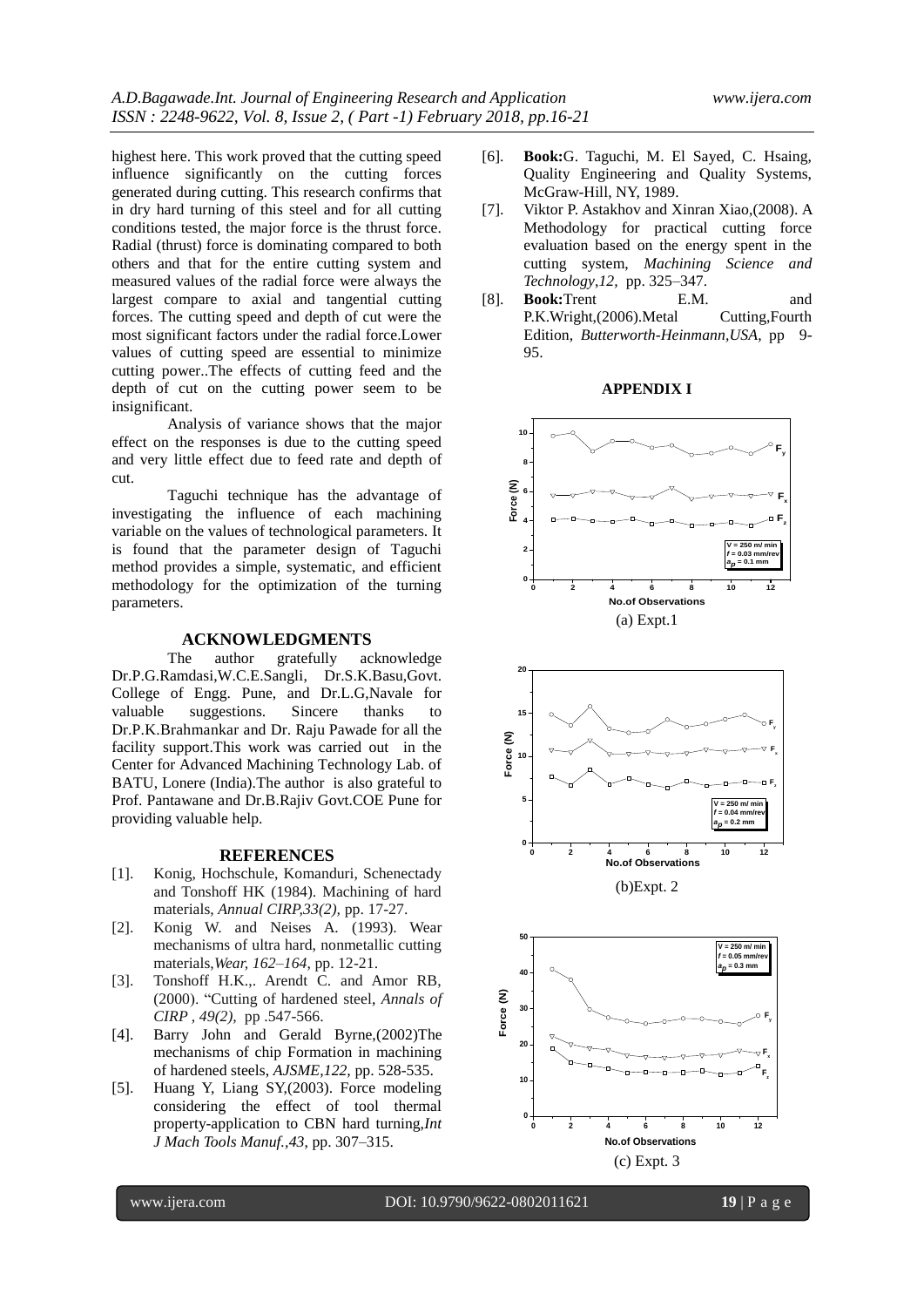



(I) Expt. 9 **Figure 4 -** Obseravations From Kistler Dynoware For Cutting Forces